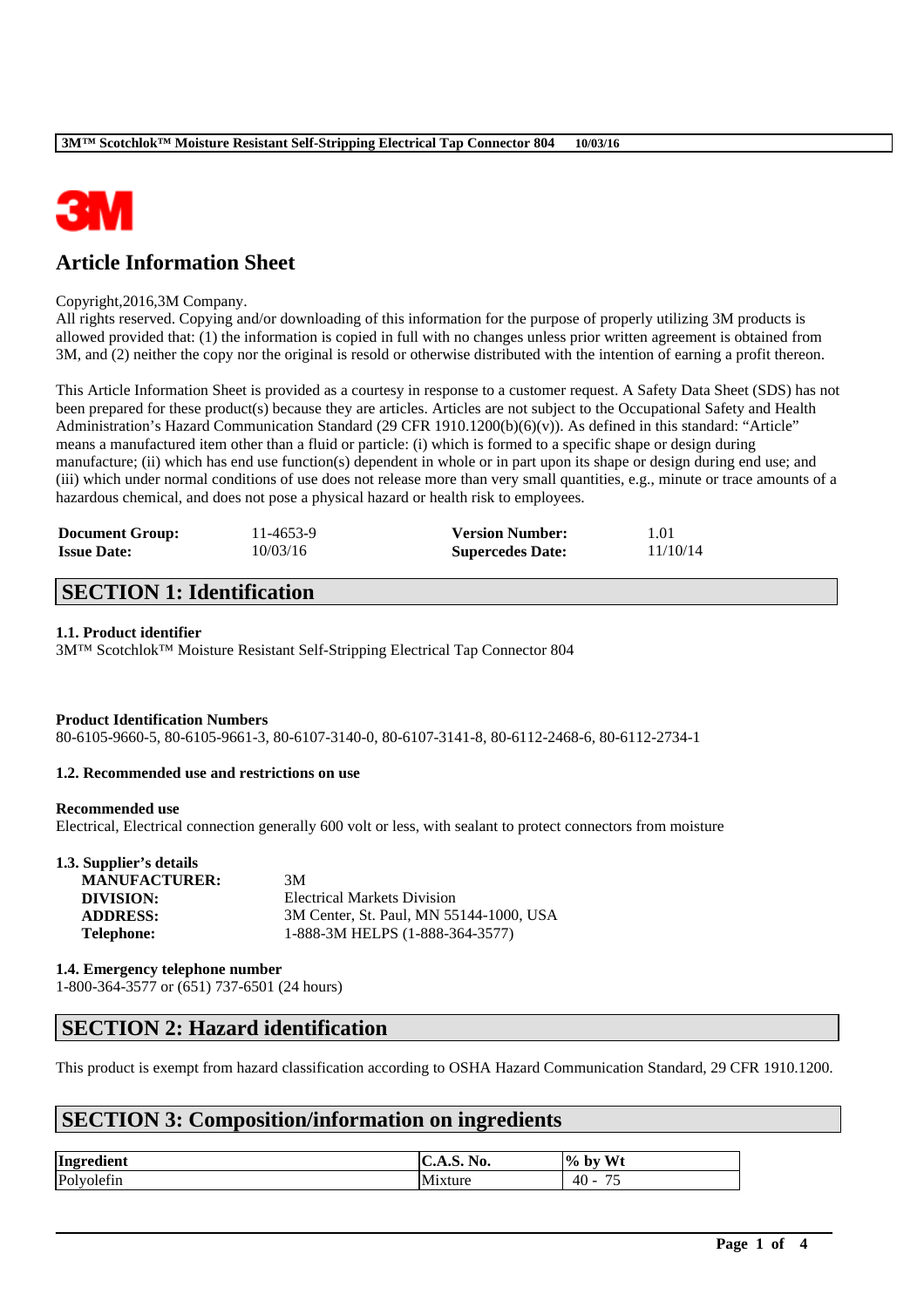## **3M™ Scotchlok™ Moisture Resistant Self-Stripping Electrical Tap Connector 804 10/03/16**

| Copper                   | 7440-50-8 | $10 - 30$    |
|--------------------------|-----------|--------------|
| White Mineral Oil Grease | Mixture   | 10<br>$\sim$ |
| Zinc                     | 7440-66-6 | $0.5 -$      |
| Flame Retardant          | Mixture   |              |

# **SECTION 4: First aid measures**

## **4.1. Description of first aid measures**

## **Inhalation:**

No need for first aid is anticipated.

## **Skin Contact:**

No need for first aid is anticipated.

**Eye Contact:**  No need for first aid is anticipated.

## **If Swallowed:**

No need for first aid is anticipated.

# **SECTION 5: Fire-fighting measures**

In case of fire: Use a carbon dioxide or dry chemical extinguisher to extinguish.

# **SECTION 6: Accidental release measures**

**6.1. Personal precautions, protective equipment and emergency procedures** Not applicable.

# **6.2. Environmental precautions**

Not applicable.

## **6.3. Methods and material for containment and cleaning up** Not applicable.

# **SECTION 7: Handling and storage**

## **7.1. Precautions for safe handling**

This product is considered to be an article which does not release or otherwise result in exposure to a hazardous chemical under normal use conditions.

## **7.2. Conditions for safe storage including any incompatibilities**

No special storage requirements.

# **SECTION 8: Exposure controls/personal protection**

This product is considered to be an article which does not release or otherwise result in exposure to a hazardous chemical under normal use conditions. No engineering controls or personal protective equipment (PPE) are necessary.

\_\_\_\_\_\_\_\_\_\_\_\_\_\_\_\_\_\_\_\_\_\_\_\_\_\_\_\_\_\_\_\_\_\_\_\_\_\_\_\_\_\_\_\_\_\_\_\_\_\_\_\_\_\_\_\_\_\_\_\_\_\_\_\_\_\_\_\_\_\_\_\_\_\_\_\_\_\_\_\_\_\_\_\_\_\_\_\_\_\_

# **SECTION 9: Physical and chemical properties**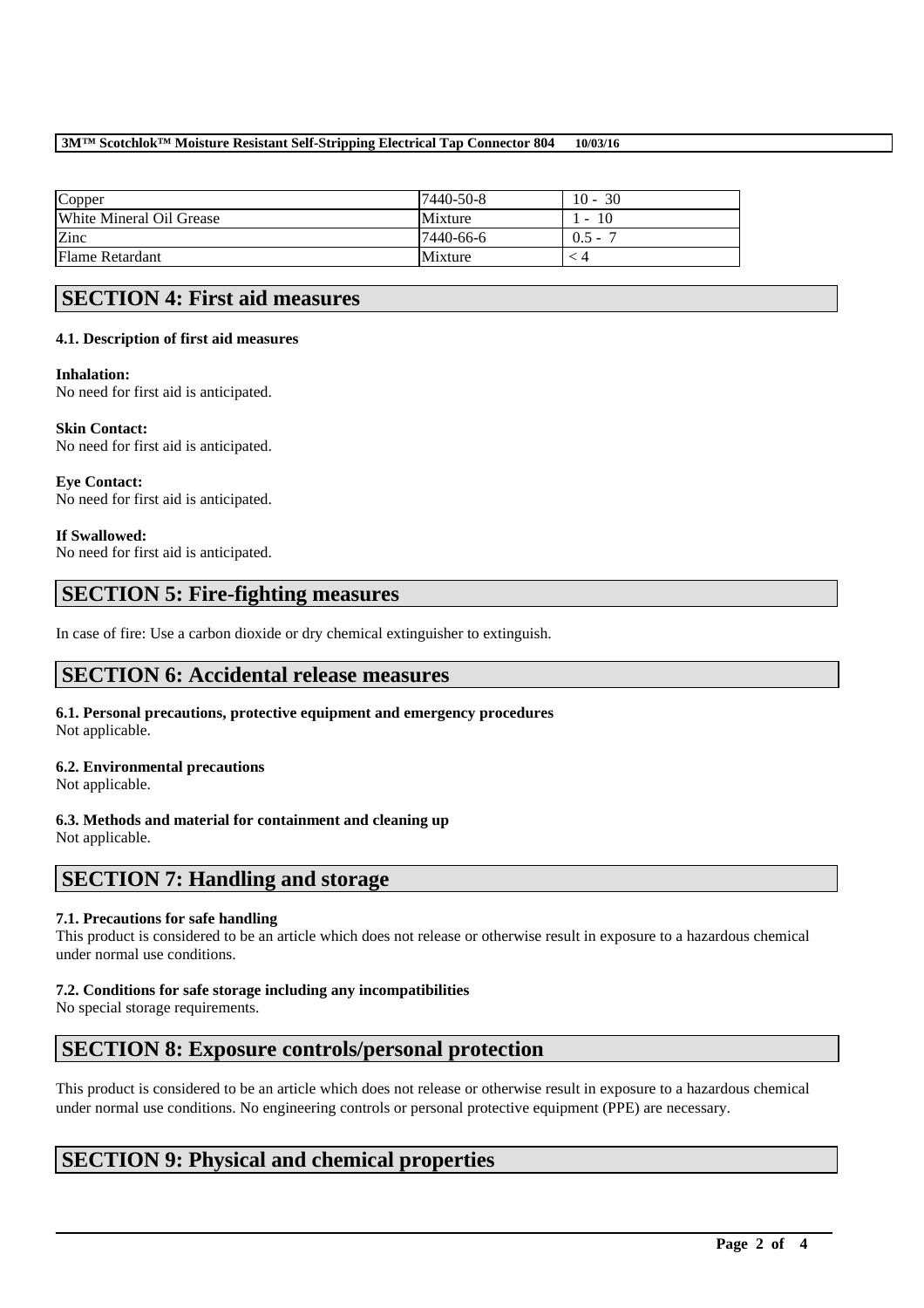#### **3M™ Scotchlok™ Moisture Resistant Self-Stripping Electrical Tap Connector 804 10/03/16**

# **9.1. Information on basic physical and chemical properties**

**General Physical Form: pH** *Not Applicable* **Melting point** *No Data Available* **Flash Point** No flash point **Flammability (solid, gas)** Not Classified **Flammable Limits(LEL)** *No Data Available* **Flammable Limits(UEL)** *No Data Available* **Density** *No Data Available* **Specific Gravity** *No Data Available*

**Odor, Color, Grade: Blue connector and light colored sealant** 

# **SECTION 10: Stability and reactivity**

This material is considered to be non reactive under normal use conditions.

# **SECTION 11: Toxicological information**

#### **Inhalation:**

No health effects are expected

**Skin Contact:** No health effects are expected

**Eye Contact:** No health effects are expected

**Ingestion:** No health effects are expected

## **Additional Information:**

This product, when used under reasonable conditions and in accordance with the directions for use, should not present a health hazard. However, use or processing of the product in a manner not in accordance with the product's directions for use may affect the performance of the product and may present potential health and safety hazards.

# **SECTION 12: Ecological information**

This article is expected to present a low environmental risk either because use and disposal are unlikely to result in a significant release of components to the environment or because those components that may be released are expected to have insignificant environmental impact.

\_\_\_\_\_\_\_\_\_\_\_\_\_\_\_\_\_\_\_\_\_\_\_\_\_\_\_\_\_\_\_\_\_\_\_\_\_\_\_\_\_\_\_\_\_\_\_\_\_\_\_\_\_\_\_\_\_\_\_\_\_\_\_\_\_\_\_\_\_\_\_\_\_\_\_\_\_\_\_\_\_\_\_\_\_\_\_\_\_\_

# **SECTION 13: Disposal considerations**

Dispose of contents/container in accordance with the local/regional/national/international regulations.

# **SECTION 14: Transport Information**

For Transport Information, please visit http://3M.com/Transportinfo or call 1-800-364-3577 or 651-737-6501.

# **SECTION 15: Regulatory information**

## **Chemical Inventories**